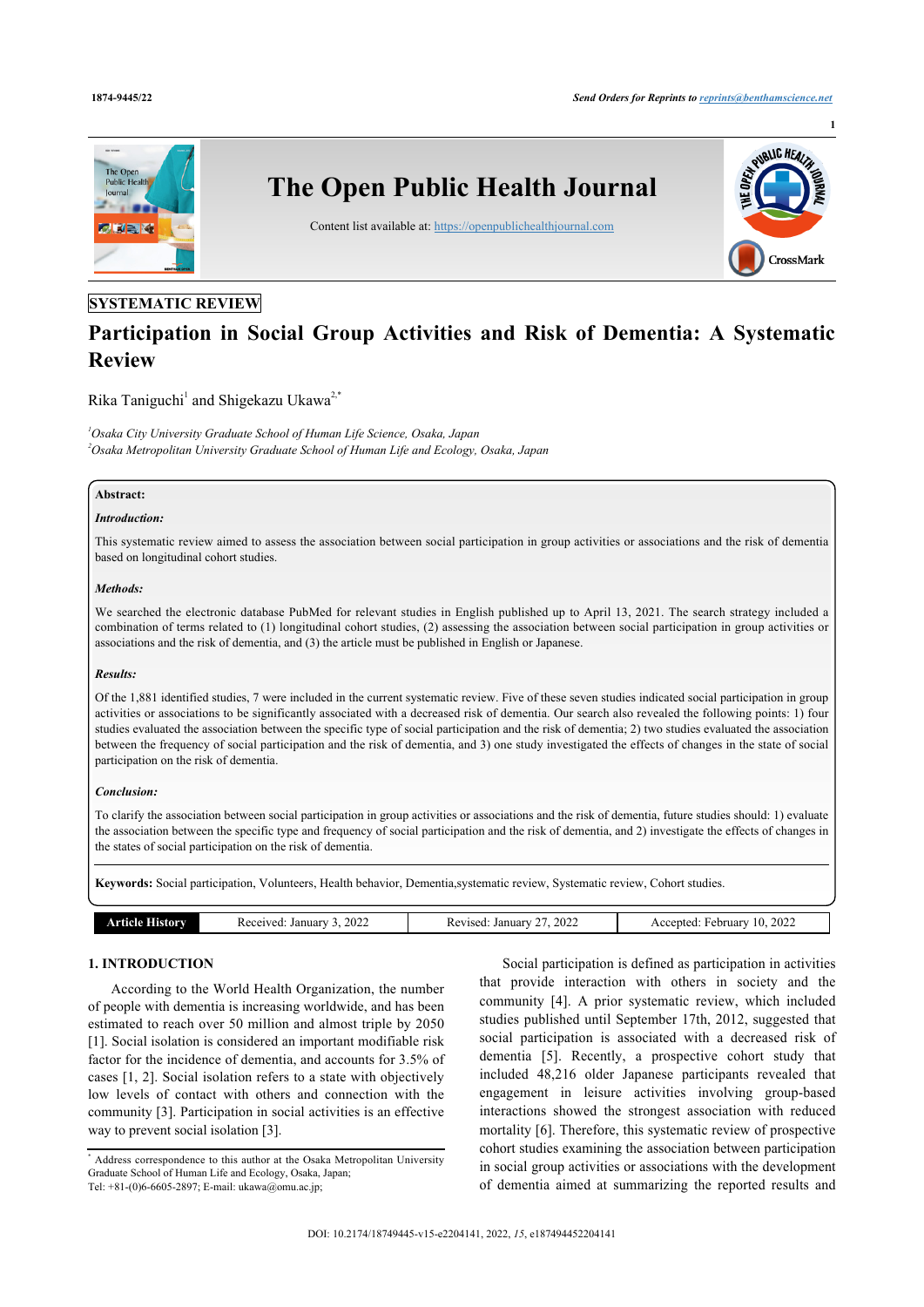identifying future perspectives.

#### **2. MATERIALS AND METHODS**

This systematic review was conducted according to the Preferred Reporting Items for Systematic Reviews and Meta-Analyses guidelines. We searched the PubMed electronic database on April 13th, 2021. The search strategy included a combination of terms related to (1) longitudinal cohort studies, (2) assessing the association between social participation in group activities or associations with risk of dementia, and (3) an article published in English or Japanese. The search period involved articles published up to April 13th, 2021. Medical Subject Heading (MeSH) and free-text terms used were as follows: ("Human Activities"[Mesh] OR "Social Behavior"[Mesh]) AND "Dementia"[Mesh] AND ("cohort studies"[MeSH Terms] OR ("cohort"[All Fields] AND "studies"[All Fields]) OR "cohort studies"[All Fields] OR "cohort"[All Fields]) AND Humans[Mesh] AND (English[lang] OR Japanese[lang]).

The studies identified during the systematic review were screened by two researchers (RT and SU) for the titles, abstracts, and full texts for eligibility. Any discrepancies were resolved through discussion.

#### **3. RESULTS**

#### **3.1. Identification of Studies**

A total of 1,881 studies were identified in PubMed. We excluded 1,862 articles after assessing the titles/abstracts. Nineteen publications were screened in full text, and seven studies met the inclusion criteria [[7](#page-5-6) - [13](#page-5-7)]. A detailed flowchart of the systematic review is presented in Fig. (**[1](#page-1-0)**).

<span id="page-1-0"></span>

Fig. (1). Flow chart of systematic review.

#### **3.2. Study Characteristics**

Table**1** summarizes the characteristics of the included studies. Two studies were published each in 2020 [[8,](#page-5-8) [9\]](#page-5-9) and 2017 [[10](#page-5-10), [11](#page-5-11)], and one study was published each in the years 2021 [\[7](#page-5-6)], 2016[[12\]](#page-5-12), and 1995[[13](#page-5-7)]. Three studies were conducted in the United Kingdom [[7](#page-5-6) - [9](#page-5-9)]; one study each was conducted in Sweden [[10\]](#page-5-10), Japan [\[11\]](#page-5-11), the United States [[12\]](#page-5-12), and France [[13\]](#page-5-7). The sample size for each study ranged from 587 [[12\]](#page-5-12) to 851,307 [\[7\]](#page-5-6). The duration of follow-up varied from 3 [\[12](#page-5-12), [13](#page-5-7)] to 18 years [\[8](#page-5-8)]. One of the seven studies included a person with dementia [[10](#page-5-10)], whereas six were excluded [[7](#page-5-6) - [9](#page-5-9), [11](#page-5-11) - [13](#page-5-7)]. In addition, one study excluded people who received benefits from Japanese long-term care insurance and those who developed dementia within two years of baseline [\[11](#page-5-11)].

#### **3.3. Types of Social Participation**

Social participation in group activities or associations was measured using a self-administered questionnaire among all reviewed studies. Four studies evaluated the specific types of social participation [\[7,](#page-5-6) [9](#page-5-9), [12,](#page-5-12) [13\]](#page-5-7). Participation in any activity was defined as a social group activity in three studies [[9](#page-5-9) - [11\]](#page-5-11).

#### **3.4. Scale**

Participants were asked about the frequency of social participation in four studies[[8](#page-5-8), [9](#page-5-9), [11,](#page-5-11) [12](#page-5-12)], whether they participated in group activities in two studies[[7,](#page-5-6) [13\]](#page-5-7), and average hours per week of participation in one study [[10\]](#page-5-10). Of those, the authors of five studies categorized them into binary variables such as "participating" or "no participating" [\[7,](#page-5-6) [11](#page-5-11) -[13](#page-5-7)], two studies used the frequency of social participation [[8](#page-5-8), [9\]](#page-5-9), and one study observed the changes in the state of social participation during the study period [[10\]](#page-5-10).

#### **3.5. Definition of Onset of Dementia**

International Diagnostic criteria were used to diagnose dementia in three studies [\[7,](#page-5-6) [8,](#page-5-8) [13\]](#page-5-7). Two studies used the International Classification of Disease 10th revision to assess dementia [\[7,](#page-5-6) [8](#page-5-8)], and one study used the Diagnostic and Statistical Manual of Mental Disorders (DSM),  $3<sup>rd</sup>$  Edition, Revision criteria [[14\]](#page-5-13), to assess dementia [\[13](#page-5-7)].

An indirect measure was used to assess the onset of dementia in two studies [[10,](#page-5-10) [11\]](#page-5-11). One study [\[10\]](#page-5-10) used data on anti-dementia treatments from the Swedish National Prescribed Drug Register that contains data on dispensed out-patient prescriptions at all Swedish pharmacies, excluding drugs sold over-the-counter and inpatient use in hospitals [\[15\]](#page-5-14). The type of anti-dementia treatment involved Donepezil, Rivastigmine, Galantamine, and Memantine. One study [\[11\]](#page-5-11) used incident functional disability with dementia under Japan's long-term care insurance program. The degree of independence was evaluated according to eight levels: 0, I, IIa, IIb, IIIa, IIIb, IV, and M (0=Independent, M=individuals with severe mental or physical diseases and behavioral disorders that require specialized medical care), and commonly, a level of higher than IIa was defined as onset dementia [[16\]](#page-5-15).

Combinations were used to assess the onset of dementia in two studies [\[9,](#page-5-9) [12\]](#page-5-12). One study used an algorithm that combines self-reported or informant-reported physician diagnosis of dementia or Alzheimer's disease or an informant-reported score on the 16-question Informant Questionnaire on Cognitive Decline in the Elderly [[9](#page-5-9)]. One study [\[12](#page-5-12)] used two methods. A neurological exam and the Mini-Mental State Examination [[17\]](#page-5-16) were used for participants who allowed in-person evaluation. If participants did not allow a full in-person evaluation, the authors used the mixed algorithm from the Dementia Questionnaire (DQ)[[18](#page-5-17) - [20](#page-6-0)], the short version of the Cognitive Abilities Screening Instrument (CASI-short)[[21](#page-6-1)],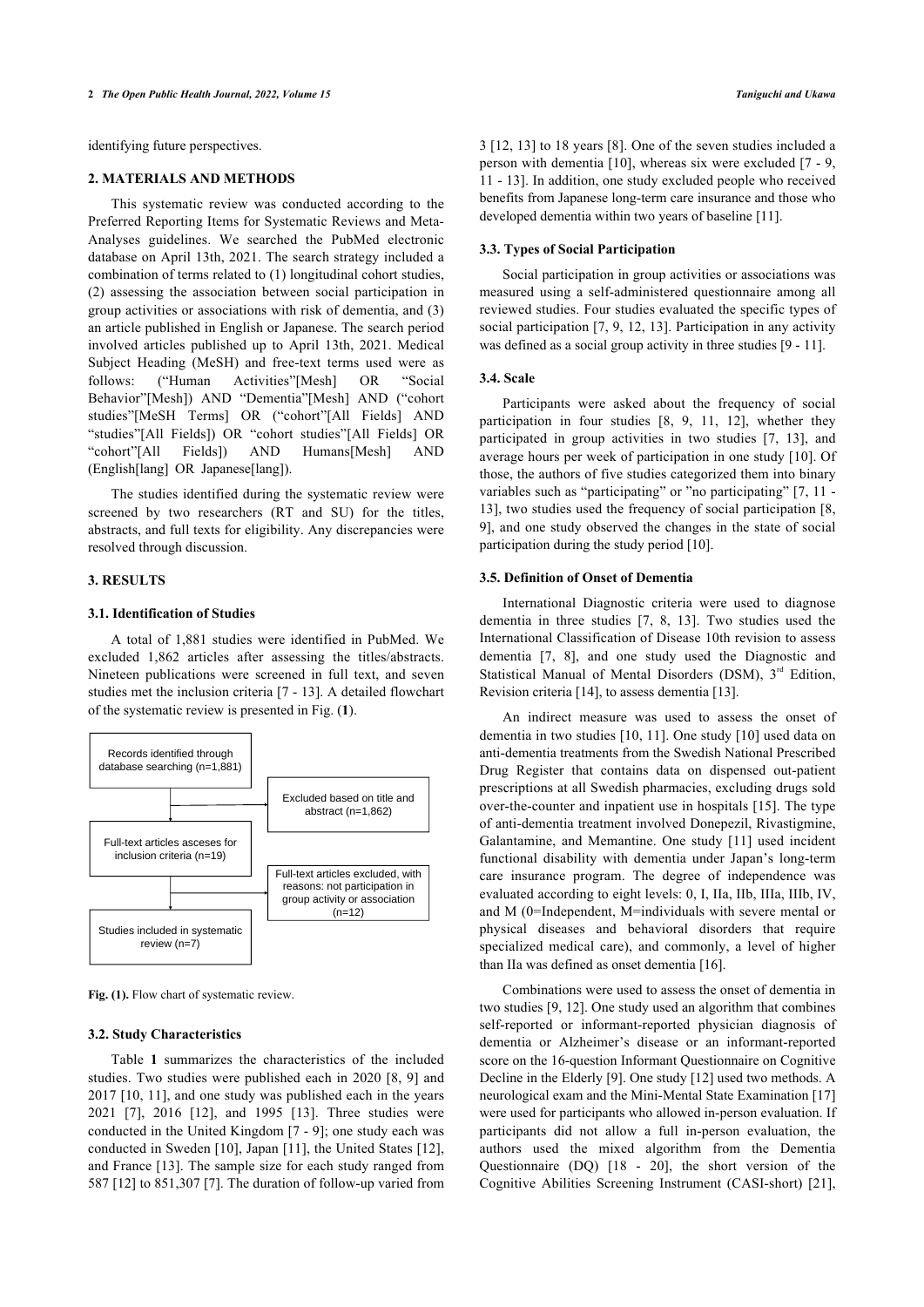the Dementia Severity Rating Scale (DSRS) [\[22\]](#page-6-2), the Functional Activities Questionnaire (FAQ) [[23\]](#page-6-3), and the index of independence in activities of daily living (ADL) [\[24](#page-6-4)].

# **3.6. Confounders**

The following variables were adjusted in the multivariable analysis: age [[7](#page-5-6) - [13](#page-5-7)], education [\[7](#page-5-6) - [12](#page-5-12)], physical activity [\[7](#page-5-6) - [11\]](#page-5-11), sex[[8](#page-5-8), [9,](#page-5-9) [11,](#page-5-11) [12\]](#page-5-12), employment status[[7](#page-5-6) - [9,](#page-5-9) [11\]](#page-5-11), depressive status [\[7,](#page-5-6) [9,](#page-5-9) [11](#page-5-11)], history of hypertension [[7](#page-5-6), [8,](#page-5-8) [11](#page-5-11)] and diabetes[[7,](#page-5-6) [8](#page-5-8), [11\]](#page-5-11), marital status [\[7,](#page-5-6) [8,](#page-5-8) [11\]](#page-5-11), alcohol

<span id="page-2-0"></span>**Table 1. The characteristics of the included studies.**

consumption [\[7,](#page-5-6) [8](#page-5-8), [11](#page-5-11)], smoking habit[[7](#page-5-6), [8,](#page-5-8) [11\]](#page-5-11), history of cardiovascular conditions [[8](#page-5-8), [9,](#page-5-9) [11](#page-5-11)], residential status [\[7](#page-5-6), [11](#page-5-11)], wealth/income [\[9,](#page-5-9) [10](#page-5-10)], self-rated health [\[7](#page-5-6), [10\]](#page-5-10), body mass index [[7,](#page-5-6) [8\]](#page-5-8), history of stroke [\[8,](#page-5-8) [11\]](#page-5-11), cognition [[8,](#page-5-8) [13\]](#page-5-7), the proportion of deprivation in their residential area [[7](#page-5-6)], history of menopausal hormones usage[[7](#page-5-6)], ethnicity[[7](#page-5-6)], occupational position based on grade of last employment [[8\]](#page-5-8), eyesight [[8](#page-5-8)], hearing[[9](#page-5-9)], prolonged sickness or disability [[10](#page-5-10)], independence of activity of daily living [\[11\]](#page-5-11), daily caffeine consumption [[12\]](#page-5-12), and/or supplemental vitamin intake [[12\]](#page-5-12).

| Author/Year/                                  | Sample type                                                                                                   | Sample                          | <b>Type of social</b>                                                                                                                                                     | <b>Scale</b>                             | Dementia criteria                                                                                                                                              | Confounders                                                                                                                                                                                                                                                                                                                                                                           | <b>Findings</b>                                                                                                                                                                                                                                                                                                                                                            |
|-----------------------------------------------|---------------------------------------------------------------------------------------------------------------|---------------------------------|---------------------------------------------------------------------------------------------------------------------------------------------------------------------------|------------------------------------------|----------------------------------------------------------------------------------------------------------------------------------------------------------------|---------------------------------------------------------------------------------------------------------------------------------------------------------------------------------------------------------------------------------------------------------------------------------------------------------------------------------------------------------------------------------------|----------------------------------------------------------------------------------------------------------------------------------------------------------------------------------------------------------------------------------------------------------------------------------------------------------------------------------------------------------------------------|
| Location                                      |                                                                                                               | size/Mean<br>age<br>(S.D)/range | participation                                                                                                                                                             |                                          |                                                                                                                                                                |                                                                                                                                                                                                                                                                                                                                                                                       |                                                                                                                                                                                                                                                                                                                                                                            |
| Floud S et al.<br>2021, UK [7]                | Person<br>without<br>dementia                                                                                 | 851,307<br>60(5)<br>NA          | Voluntary work<br>Group for art, craft<br>or music                                                                                                                        | Participating, or no<br>participating    | Hospital record<br>[ICD-10 codes<br>$(F00-03, G30)$ ]                                                                                                          | Age, education,<br>frequency of<br>strenuous physical<br>activity, paid work, years, more than<br>depression,<br>hypertension,<br>diabetes, currently<br>married, alcohol<br>consumption,<br>smoking, living<br>with a partner, self-<br>rated health, BMI,<br>area deprivation,<br>use of menopausal<br>hormones                                                                     | Follow up less<br>than 5 years,<br>from $5$ to $10$<br>10 years<br>Not participate<br>in voluntary<br>work: $HR =$<br>1.27, 99%CI:<br>$0.99 - 1.62, 1.10,$<br>99%CI:<br>1.00-1.22, 0.96,<br>99%CI:<br>$0.92 - 1.00$<br>Not participate<br>in artistic<br>activity: $HR =$<br>1.37, 99%CI:<br>$1.01 - 1.85, 1.19,$<br>99%CI:<br>$1.06 - 1.34, 1.04,$<br>99%CI:<br>0.99-1.09 |
| Sommerlad A<br>et al., 2020,<br><b>UK</b> [8] | Person<br>without<br>dementia<br>and who<br>works in the<br>London<br>office of 20<br>Whitehall<br>department | 8,280<br>55.9(6.0)<br>44.8-69.2 | Involvement in clubs<br>and organizations,<br>voluntary or official<br>Positions or office;<br>school governor,<br>councilor, etc.<br>Religious activity or<br>observance | Never, less often,<br>monthly, or weekly | National Health<br>Service digital hospital<br>episode statistics and<br>mental health services<br>data [ICD-10 codes<br>(F00x-F03x, F05.1,<br>and G30x-31.0)] | Age, education,<br>hours per week of<br>moderate or<br>vigorous physical<br>activity, sex,<br>employment status,<br>hypertension, type 1<br>or 2 diabetes<br>mellitus, marital<br>status, weekly<br>alcohol<br>consumption,<br>smoking, coronary<br>heart disease, BMI,<br>acute stroke,<br>cognition, ethnicity,<br>occupational<br>position based on<br>grade of last<br>employment | No specific type<br>of leisure<br>activity was<br>associated with<br>dementia risk<br>(HR per 1 point<br>increase on<br>activity scale).                                                                                                                                                                                                                                   |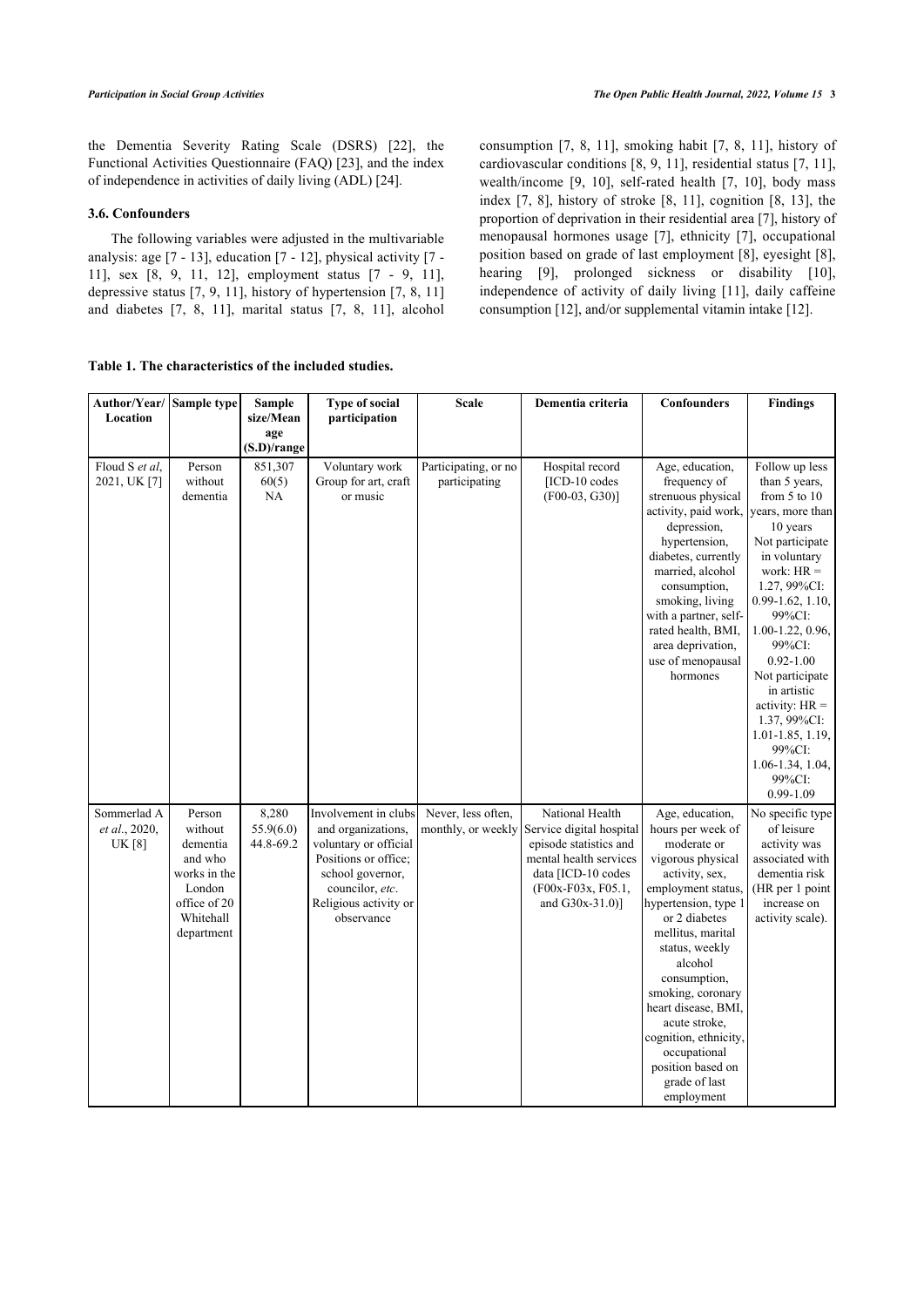| Table 1) contd                                      |                                                                                                                                                                                               |                              |                                                                                                                                                                                                                                                                                                                                                                                                                                                                  |                                                                                                                                                                                                                                                                                                                                                                                                                          |                                                                                                                                                                                                                             |                                                                                                                                                                                                                  |                                                                                                                                                                                                                                                                                                           |
|-----------------------------------------------------|-----------------------------------------------------------------------------------------------------------------------------------------------------------------------------------------------|------------------------------|------------------------------------------------------------------------------------------------------------------------------------------------------------------------------------------------------------------------------------------------------------------------------------------------------------------------------------------------------------------------------------------------------------------------------------------------------------------|--------------------------------------------------------------------------------------------------------------------------------------------------------------------------------------------------------------------------------------------------------------------------------------------------------------------------------------------------------------------------------------------------------------------------|-----------------------------------------------------------------------------------------------------------------------------------------------------------------------------------------------------------------------------|------------------------------------------------------------------------------------------------------------------------------------------------------------------------------------------------------------------|-----------------------------------------------------------------------------------------------------------------------------------------------------------------------------------------------------------------------------------------------------------------------------------------------------------|
| Fancourt D et<br>al., 2020,<br>UK[9]                | Person<br>without<br>dementia                                                                                                                                                                 | 9,550<br>65.2(9.2)<br>50-99  | Community group<br>engagement $(1)$<br>meetings relating to<br>a common interest<br>such as a political<br>party, trade union or<br>environmental<br>$group, (2)$ tenants<br>group, resident<br>group, or<br>neighborhood watch,<br>(3) church or other<br>religious group, $(4)$<br>charitable<br>association, $(5)$<br>education class, arts<br>or music group<br>evening class, (6)<br>social club or $(7)$<br>any other<br>organization, club or<br>society] | Less than once a<br>year, once or two<br>times per year, or<br>every few months<br>or more                                                                                                                                                                                                                                                                                                                               | Combines self-<br>reported or informant-<br>reported physician<br>diagnosis of dementia<br>or Alzheimer disease<br>or an informant-<br>reported score above<br>the threshold of 3.38<br>on the 16-question<br><b>IQCODE</b> | Age, education,<br>physical activity,<br>sex, employment<br>status, depression,<br>cardiovascular<br>conditions, wealth,<br>eyesight, hearing                                                                    | No significant<br>association was<br>found between<br>community<br>group<br>engagement and<br>dementia.                                                                                                                                                                                                   |
| GriepY et al.,<br>2017,<br>Sweden [10]              | Retired                                                                                                                                                                                       | 1,001<br>67.0(1.68)<br>$65+$ | Voluntary work (a<br>society, relief<br>organization,<br>religious<br>organization,<br>political party or<br>non-profit<br>organization)                                                                                                                                                                                                                                                                                                                         | Engaged, or not<br>engaged in<br>voluntary work                                                                                                                                                                                                                                                                                                                                                                          | Prescribe for anti-<br>dementia treatment<br>from the Swedish<br>National Prescribed<br>Drug Register                                                                                                                       | Age, education,<br>how much exercise<br>they get in an<br>average week,<br>income, general<br>self-rated health,<br>prolonged sickness<br>or disability                                                          | Continuously<br>participated in<br>volunteer work:<br>$HR = 2.44$ ,<br>95%CI:<br>$1.86 - 3.21(3)$<br>years of follow<br>up); 2.46,<br>95%CI:<br>$1.89 - 3.24(5)$<br>years)                                                                                                                                |
| Nemoto Y et<br>al., 2017,<br>Japan [11]             | Person in<br>local<br>community<br>without<br>dementia,<br>not received<br>public long-<br>term care,<br>and who<br>didn't<br>developed<br>dementia<br>within two<br>years of the<br>baseline | 13,850<br>79(2.4)<br>$65+$   | Organization<br>(neighborhood<br>association,<br>senior citizen<br>club/fire-fighting<br>team, religious<br>group, political<br>organization or<br>group, industrial or<br>trade<br>association,<br>volunteer group,<br>citizen or consumer<br>group,<br>hobby group, and<br>sports group or club)                                                                                                                                                               | Participate, or not<br>participate in any<br>social activities<br>(neighborhood<br>association, senior<br>citizen club/fire-<br>fighting team,<br>religious group,<br>political<br>organization or<br>group, industrial or<br>trade association,<br>volunteer group,<br>citizen or consumer<br>group, hobby<br>group, and sports<br>group or club)<br>Had leadership<br>positions, regular<br>members, or non-<br>member | Incident functional<br>disability with<br>dementia                                                                                                                                                                          | Age, education,<br>walking time, sex,<br>employment,<br>depression,<br>hypertension,<br>diabetes, marital<br>status, alcohol<br>status, smoking<br>status, heart<br>disease, residential<br>status, stroke, IADL | Among young-<br>older people<br>$(65-74 \text{ years})$<br>Participants: HR<br>$= 0.75, 95\% \text{CI}$<br>$1.02 - 1.46$<br>Had leadership<br>positions: $HR =$<br>$0.81, 95\%$ CI,<br>$0.65 - 0.99$<br>Among old-old<br>people (more<br>than 75 years)<br>No significant<br>association was<br>observed. |
| Paganini-Hill<br>A et al., 2016,<br><b>USA</b> [12] | Person<br>without<br>dementia                                                                                                                                                                 | 587<br>93(2.6)<br>90-103     | Time spent religious<br>activity (Going to<br>church, synagogue,<br>religious events)                                                                                                                                                                                                                                                                                                                                                                            | Rarely/never, or<br>more frequently                                                                                                                                                                                                                                                                                                                                                                                      | Neuropsychological<br>test battery (MMSE,<br>DQ, CASI-short,<br>DSRS, FAQ, ADL)                                                                                                                                             | Age, education, sex,<br>caffeine intake,<br>supplemental<br>vitamin C intake,<br>reading                                                                                                                         | Going to<br>church,<br>synagogue,<br>religious events:<br>HR=0.66, $p <$<br>0.05                                                                                                                                                                                                                          |
| Fabrigoulre C<br>et al., 1995,<br>France [13]       | Person<br>without<br>dementia<br>and live at<br>home                                                                                                                                          | 2,040<br>74.8(6.9)<br>65-101 | Golden age clubs<br>Associations                                                                                                                                                                                                                                                                                                                                                                                                                                 | Yes or no                                                                                                                                                                                                                                                                                                                                                                                                                | Screenings according<br>to the DSM-III-R<br>criteria                                                                                                                                                                        | Age, baseline<br>cognition                                                                                                                                                                                       | No significant<br>association was<br>observed.                                                                                                                                                                                                                                                            |

ICD-10 = International Classification of Disease; MMSE = Mini Mental State Exam; CASI-short = Cognitive Abilities Screening Instrument; DSRS = Dementia Severity Rating Scale; FAQ = Functional Activities Questionnaire; DQ= Dementia Questionnaire; DSM-III-R= Diagnostic and Statistical Manual of Mental Disorders, Third Edition, Revision; IQCODE = Informant Questionnaire on Cognitive Decline in the Elderly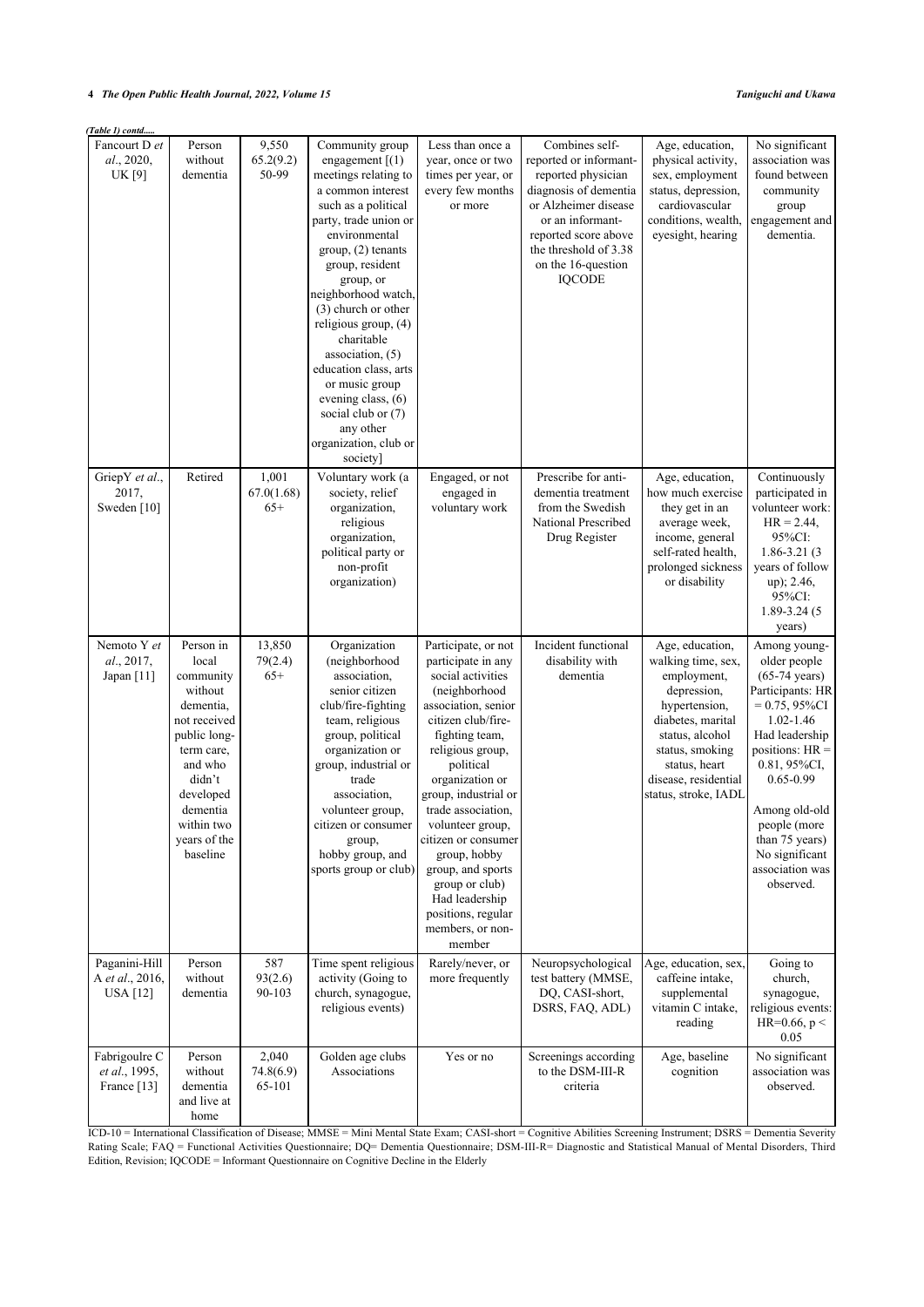#### **3.7. Synthesis of Results**

Five out of the seven studies indicated social participation in group activities or associations to be significantly associated with a decreased risk of dementia [\[7,](#page-5-6) [9](#page-5-9) - [12\]](#page-5-12). A follow-up of less than 5 years, and from 5 to 10 years, and participation in artistic work were associated with dementia risk (HR, 1.37; 99% CI, 1.01-1.85; HR, 1.19; 99% CI: 1.06-1.34). During the second decade, participation in voluntary and artistic work showed little or no association with the development of dementia [[7](#page-5-6)]. After excluding people who developed dementia within two years of the baseline, no specific type of leisure activity was associated with dementia risk [\[8\]](#page-5-8). Compared with community group engagement less than once a year, the hazard risk of dementia was lower once or twice per year (HR, 0.69; 95% CI: 0.53-0.89)[[9](#page-5-9)]. Compared with discontinuous participants or non-participants, people who continuously volunteered were less likely to be prescribed an anti-dementia treatment (2012: HR, 2.44; 95% CI, 1.86-3.21; 2014, HR, 2.46; 95% CI, 1.89-3.24) [[10](#page-5-10)]. Among the younger subgroups of the elderly, compared with non-participants, regular members and those with leadership positions had a lower risk of dementia (HR, 0.75; 95% CI: 0.64-0.88). Non-participants had a higher risk of dementia (HR, 1.22, 95%CI: 1.02-1.46), and those in leadership positions had a lower risk of dementia (HR, 0.81; 95% CI: 0.65-0.99). Among the older subgroups of the elderly (75 years or older), neither participant status nor role in an organization was significantly associated with the risk of dementia [\[11\]](#page-5-11). Compared with participants who participated in religious activities rarely or never, daily or almost daily participation in religious activities was associated with a lower risk of dementia (HR, 0.66, p<0.05) [\[12](#page-5-12)]. Participation in golden age clubs or associations was not significantly associated with the risk of dementia [\[13](#page-5-7)].

#### **4. DISCUSSION**

The majority of the studies in this systematic review indicated social participation with group activities or associations to be significantly associated with a decreased risk of dementia. In this study, we conducted a systematic review by limiting the literature to prospective cohort studies. Prospective cohort studies have the highest level of evidence among observational studies that only observe the presence or absence of exposure without intervention. The advantage of cohort studies is that the validity of exposure information is high because observations begin with exposure, and the temporal relationship between exposure and the occurrence of the outcome is relatively clear. In addition to cohort studies, cross-sectional studies are the most common observational studies. Exposure and outcome are assessed simultaneously in cross-sectional studies, so that information on exposures that are simple to conduct and invariant (*e.g*., sex, race) can be collected accurately. However, cross-sectional studies do not address exposures that may change with disease occurrence because it is difficult to assess the temporal relationship between exposure and disease occurrence[[25\]](#page-6-5).

Two potential mechanisms may be involved in the decreased risk of dementia through participation in group activities or associations. First, participation in social activity,

including physical, cognitive, and social stimulation, helps build neural pathways and contributes to cognitive reserve [[2](#page-5-1), [26](#page-6-6)]. The physical, cognitive, social stimulation generated by social activities promotes brain and neural development [[26](#page-6-6)]. These stimuli cause an increase in synaptic density [[27](#page-6-7)] and activate unused areas of the brain, which seems to preserve cognitive function [\[26\]](#page-6-6). Experimental mouse studies have also shown that new neurons are generated in the hippocampus whenthey develop in a stimulating environment [[28](#page-6-8) - [30](#page-6-9)]. Differences in levels of baseline cognitive reserve might affect the subsequent cognitive and clinical trajectories. Although baseline cognition was controlled in the multivariate analysis in two studies [[8](#page-5-8), [13](#page-5-7)], cognitive reserve, which can be measured by questionnaires [[31](#page-6-10)], should be taken into account in future studies as a confounder. Second, participation in social activity increases social support and helps reduce stress levels associated with a low risk of dementia incidence [\[2](#page-5-1), [32](#page-6-11)]. Participation in social activities expands social networks and, consequently, increases social support [\[33](#page-6-12)]. Social support reduces the stressor itself and buffers the effects of stress on the body and mind by improving coping ability against stressors[[34\]](#page-6-13). Buffering stress may reduce the onset of dementia [\[35](#page-6-14)].

One out of three studies[[7](#page-5-6), [8](#page-5-8), [13](#page-5-7)], which measured dementia onset using the International Diagnostic criteria, did not find a statistically significant association between participation in social group activities and dementia risk [[13](#page-5-7)]. However, unlike the other two studies, dementia was defined based on criteria provided in the DSM  $3<sup>rd</sup>$  Edition, which is no longer in use [\[14\]](#page-5-13). The DSM  $5<sup>th</sup>$  Edition, which was published by the American Psychiatric Association in 2013, is currently available [\[36](#page-6-15)]. The criteria for the diagnosis of dementia in the DSM  $5<sup>th</sup>$  Edition are broader compared to the  $3<sup>rd</sup>$  and  $4<sup>th</sup>$ Edition. This has resulted in a 40% increase in the number of patients diagnosed with dementia[[37](#page-6-16)]. Therefore, the inconsistency of results may have occurred due to the difference in the criteria for dementia used.

Older people in the United Kingdom, Sweden, Japan, the United States, and France participated in group activities or associations. According to the World Values Survey Wave 5 (2005-2009) [\[38](#page-6-5)], in these five countries, 37% of people participated in churches or religious organizations, 29% of people in sports or recreation organizations, 23% of people in art, music, or educational organizations, 21% of people in labor unions, 22% people in a political party, 14% of people in an environmental organization, 17% people in a professional organization, 25% of people in charitable/humanitarian organizations, 15% in consumer organizations, and 16% of people participated in any other organization. In addition, 56% of Japanese people older than 65 participated in group activities or associations in the World Values Survey Wave 7 (2017-2020) [[39\]](#page-6-17). Accordingly, future studies that focus on the association between the specific type and frequency of social participation and the risk of dementia are needed. A study evaluating the effects of changes in social participation on the risk of dementia is also needed.

This study has some limitations, which reflect our positionality and differential proximity to relevant studies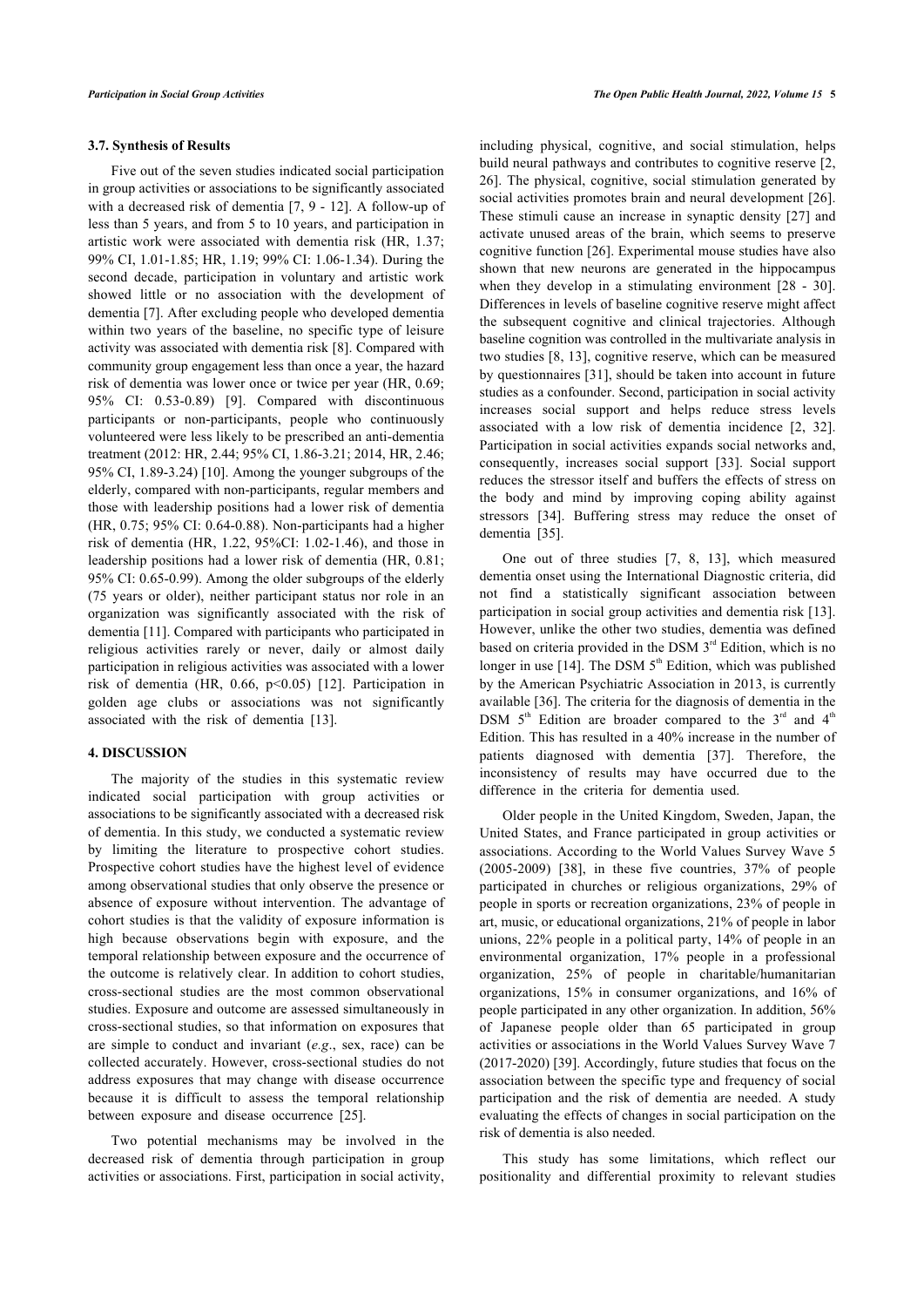<span id="page-5-4"></span><span id="page-5-3"></span>published in several languages (previous works need to be addressed for epistemological reflections on these issues [[40](#page-6-7) - [43\]](#page-6-18)). First, potential publication bias was inevitable because of the unavailability of unpublished data. Second, as we included published peer-reviewed studies only, a review including grey literature may have led to different findings. Third, proximity operators and field codes differ between databases. Thus, to avoid inaccuracies that may result from translating a search strategy into different interfaces and search syntaxes, the studies were identified using a single free database, PubMed. However, using multiple paid databases such as PsycINFO and EMBASE for the literature search would make our results more robust[[44](#page-6-9) - [46](#page-6-10)]. Fourth, this review only considered articles written in English or Japanese.

#### <span id="page-5-6"></span><span id="page-5-5"></span>**CONCLUSION**

<span id="page-5-9"></span><span id="page-5-8"></span>This systematic review included articles related to prospective cohort studies that examined the association between social participation in group activities or associations and the risk of dementia. The incidence of dementia was significantly lower in those who participated in group activities or associations than in those who did not participate in five out of seven of the articles retrieved. Future studies should consider the following aspects: 1) the relationship between the specific type and frequency of social participation and the risk of dementia, and 2) the effect of changes in social participation on the risk of dementia.

#### <span id="page-5-11"></span><span id="page-5-10"></span>**CONSENT FOR PUBLICATION**

Not applicable.

#### <span id="page-5-12"></span>**STANDARDS OF REPORTING**

PRISMA guidelines and methodology were followed.

#### **FUNDING**

<span id="page-5-7"></span>This study was funded by the Promotion of Science, KAKENHI; Grant Number: JP 20K02392 (CoBiA).

#### **CONFLICT OF INTEREST**

<span id="page-5-13"></span>The authors declare no conflict of interest, financial or otherwise.

#### <span id="page-5-14"></span>**ACKNOWLEDGEMENTS**

Declared none.

### **SUPPLEMENTARY MATERIAL**

<span id="page-5-15"></span>PRISMA checklist is available as supplementary material on the publisher's website along with the published article.

#### <span id="page-5-16"></span><span id="page-5-0"></span>**REFERENCES**

- [1] World Health Organization. Global action plan on the public health response to dementia. 2017.
- <span id="page-5-17"></span><span id="page-5-1"></span>[2] Livingston G, Huntley J, Sommerlad A, *et al.* Dementia prevention, intervention, and care: 2020 report of the Lancet Commission. Lancet 2020; 396(10248): 413-46. [\[http://dx.doi.org/10.1016/S0140-6736\(20\)30367-6](http://dx.doi.org/10.1016/S0140-6736(20)30367-6)] [PMID: [32738937\]](http://www.ncbi.nlm.nih.gov/pubmed/32738937)
- <span id="page-5-2"></span>[3] Ejiri M, Kawai H, Fujiwara Y, *et al.* Social participation reduces

isolation among Japanese older people in urban area: A 3-year longitudinal study. PLoS One 2019; 14(9)e0222887

- [\[http://dx.doi.org/10.1371/journal.pone.0222887\]](http://dx.doi.org/10.1371/journal.pone.0222887) [PMID: [31539403\]](http://www.ncbi.nlm.nih.gov/pubmed/31539403) [4] Levasseur M, Richard L, Gauvin L, Raymond E. Inventory and analysis of definitions of social participation found in the aging
- literature: Proposed taxonomy of social activities. Soc Sci Med 2010; 71(12): 2141-9.  $[http://dx.doi.org/10.1016/j.socscimed.2010.09.041]$  $[http://dx.doi.org/10.1016/j.socscimed.2010.09.041]$

[21044812\]](http://www.ncbi.nlm.nih.gov/pubmed/21044812)

- [5] Kuiper JS, Zuidersma M, Oude Voshaar RC, *et al.* Social relationships and risk of dementia: A systematic review and meta-analysis of longitudinal cohort studies. Ageing Res Rev 2015; 22: 39-57. [\[http://dx.doi.org/10.1016/j.arr.2015.04.006\]](http://dx.doi.org/10.1016/j.arr.2015.04.006) [PMID: [25956016](http://www.ncbi.nlm.nih.gov/pubmed/25956016)]
- [6] Kobayashi T, Tani Y, Kino S, Fujiwara T, Kondo K, Kawachi I. Prospective study of engagement in leisure activities and all-cause mortality among older japanese adults. J Epidemiol 2021. [\[http://dx.doi.org/10.2188/jea.JE20200427](http://dx.doi.org/10.2188/jea.JE20200427)] [PMID: [33551388\]](http://www.ncbi.nlm.nih.gov/pubmed/33551388)
- [7] Floud S, Balkwill A, Sweetland S, *et al.* Cognitive and social activities and long-term dementia risk: The prospective UK Million Women Study. Lancet Public Health 2021; 6(2): e116-23. [\[http://dx.doi.org/10.1016/S2468-2667\(20\)30284-X](http://dx.doi.org/10.1016/S2468-2667(20)30284-X)] [PMID: [33516288\]](http://www.ncbi.nlm.nih.gov/pubmed/33516288)
- [8] Sommerlad A, Sabia S, Livingston G, Kivimäki M, Lewis G, Singh-Manoux A. Leisure activity participation and risk of dementia: An 18 year follow-up of the Whitehall II Study. Neurology 2020; 95(20): e2803-15. [\[http://dx.doi.org/10.1212/WNL.0000000000010966\]](http://dx.doi.org/10.1212/WNL.0000000000010966) [PMID:
- [33115773\]](http://www.ncbi.nlm.nih.gov/pubmed/33115773) [9] Fancourt D, Steptoe A, Cadar D. Community engagement and dementia risk: Time-to-event analyses from a national cohort study. J Epidemiol Community Health 2020; 74(1): 71-7.
- [\[http://dx.doi.org/10.1136/jech-2019-213029\]](http://dx.doi.org/10.1136/jech-2019-213029) [PMID: [31662344](http://www.ncbi.nlm.nih.gov/pubmed/31662344)]
- [10] Griep Y, Hanson LM, Vantilborgh T, Janssens L, Jones SK, Hyde M. Can volunteering in later life reduce the risk of dementia? A 5-year longitudinal study among volunteering and non-volunteering retired seniors. PLoS One 2017; 12(3)e0173885 [\[http://dx.doi.org/10.1371/journal.pone.0173885\]](http://dx.doi.org/10.1371/journal.pone.0173885) [PMID: [28301554\]](http://www.ncbi.nlm.nih.gov/pubmed/28301554)
- [11] Nemoto Y, Saito T, Kanamori S, *et al.* An additive effect of leading role in the organization between social participation and dementia onset among Japanese older adults: The AGES cohort study. BMC Geriatr 2017; 17(1): 297. [\[http://dx.doi.org/10.1186/s12877-017-0688-9\]](http://dx.doi.org/10.1186/s12877-017-0688-9) [PMID: [29284406](http://www.ncbi.nlm.nih.gov/pubmed/29284406)]
- [12] Paganini-Hill A, Kawas CH, Corrada MM. Lifestyle factors and dementia in the oldest-old: The 90+ study. Alzheimer Dis Assoc
- Disord 2016; 30(1): 21-6. [\[http://dx.doi.org/10.1097/WAD.0000000000000087\]](http://dx.doi.org/10.1097/WAD.0000000000000087) [PMID: [25710250\]](http://www.ncbi.nlm.nih.gov/pubmed/25710250)
- [13] Fabrigoule C, Letenneur L, Dartigues JF, Zarrouk M, Commenges D, Barberger-Gateau P. Social and leisure activities and risk of dementia: A prospective longitudinal study. J Am Geriatr Soc 1995; 43(5): 485-90.

[\[http://dx.doi.org/10.1111/j.1532-5415.1995.tb06093.x](http://dx.doi.org/10.1111/j.1532-5415.1995.tb06093.x)] [PMID: [7730528](http://www.ncbi.nlm.nih.gov/pubmed/7730528)]

- [14] American Psychiatric Association. Work Group to Revise, D. S. M., III; American Psychiatric, A., Diagnostic and statistical manual of mental disorders : DSM-III-R. 3rd ed, rev ed; American Psychiatric Association 1987; xxix-567.
- [15] Furu K, Wettermark B, Andersen M, Martikainen JE, Almarsdottir AB, Sørensen HT. The Nordic countries as a cohort for pharmacoepidemiological research. Basic Clin Pharmacol Toxicol 2010; 106(2): 86-94.

[\[http://dx.doi.org/10.1111/j.1742-7843.2009.00494.x\]](http://dx.doi.org/10.1111/j.1742-7843.2009.00494.x) [PMID: [19961477\]](http://www.ncbi.nlm.nih.gov/pubmed/19961477)

- [16] Noda H, Yamagishi K, Ikeda A, Asada T, Iso H. Identification of dementia using standard clinical assessments by primary care physicians in Japan. Geriatr Gerontol Int 2018; 18(5): 738-44. [\[http://dx.doi.org/10.1111/ggi.13243\]](http://dx.doi.org/10.1111/ggi.13243) [PMID: [29336097](http://www.ncbi.nlm.nih.gov/pubmed/29336097)]
- [17] Folstein MF, Folstein SE, McHugh PR. "Mini-mental state". A practical method for grading the cognitive state of patients for the clinician. J Psychiatr Res 1975; 12(3): 189-98. [\[http://dx.doi.org/10.1016/0022-3956\(75\)90026-6\]](http://dx.doi.org/10.1016/0022-3956(75)90026-6) [PMID: [1202204\]](http://www.ncbi.nlm.nih.gov/pubmed/1202204)
- [18] Silverman JM, Breitner JC, Mohs RC, Davis KL. Reliability of the family history method in genetic studies of Alzheimer's disease and related dementias. Am J Psychiatry 1986; 143(10): 1279-82. [\[http://dx.doi.org/10.1176/ajp.143.10.1279\]](http://dx.doi.org/10.1176/ajp.143.10.1279) [PMID: [3766791\]](http://www.ncbi.nlm.nih.gov/pubmed/3766791)
- [19] Silverman JM, Keefe RS, Mohs RC, Davis KL. A study of the reliability of the family history method in genetic studies of Alzheimer